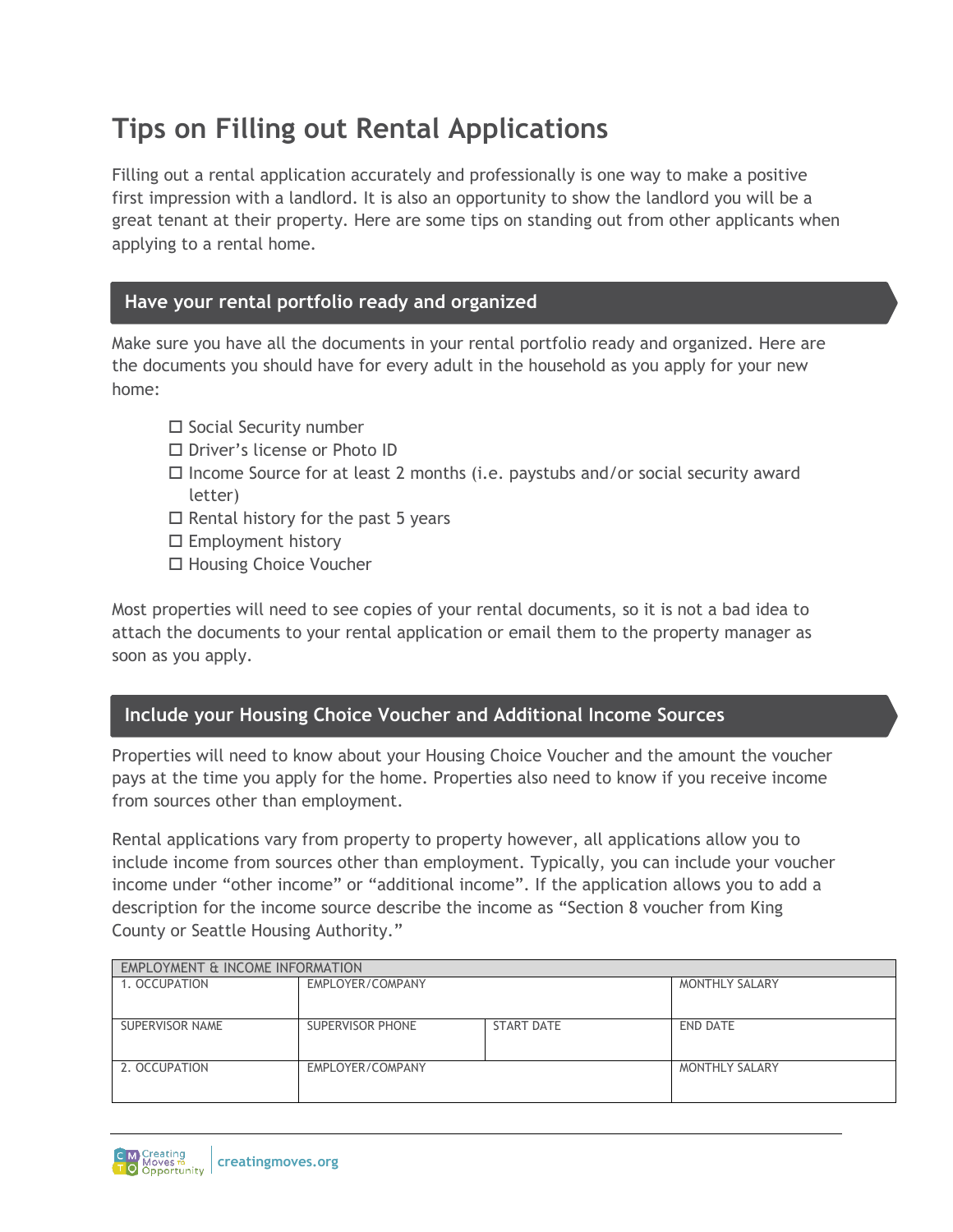| SUPERVISOR NAME             | SUPERVISOR PHONE | START DATE | END DATE       |
|-----------------------------|------------------|------------|----------------|
|                             |                  |            |                |
| 1. OTHER INCOME DESCRIPTION | MONTHLY INCOME   |            |                |
| <b>Section 8 youcher</b>    | \$1800.00        |            |                |
| 2. OTHER INCOME DESCRIPTION |                  |            | MONTHLY INCOME |
|                             |                  |            |                |

If you receive income from TANF, Social Security, or other sources than employment be sure to include this income under "other income" or "additional income" as well.

Check if the income asked for on the application is monthly or annual. If the application asks for the annual income, follow this formula for calculating the annual amount: monthly voucher payment x 12 months = annual income. For example: voucher payment is \$2,000 per month  $x$  12 months =  $$24,000$  for annual income.

## **Check for Grammar and Spelling**

Your rental application is your opportunity to stand out amongst other applicants, so pay attention to spelling and grammar. Capitalize proper nouns and street names. This will show the property you put in some effort to make your application professional and organized.

For example, this application looks professional and neat:

### **Rental Application**

Notice: All adult applicants (18 years or older) must complete a separate application.

| APPLICANT INFORMATION  |                   |                |                     |                           |  |
|------------------------|-------------------|----------------|---------------------|---------------------------|--|
| <b>LAST NAME</b>       | <b>FIRST NAME</b> | M.I.           | SSN                 | <b>DRIVER'S LICENSE #</b> |  |
| <b>Doe</b>             | Jane              |                |                     |                           |  |
| <b>BIRTH DATE</b>      | <b>HOME PHONE</b> |                | <b>MOBILE PHONE</b> | <b>EMAIL</b>              |  |
| <b>CURRENT ADDRESS</b> |                   |                |                     |                           |  |
| STREET ADDRESS         |                   | CITY           | <b>STATE</b>        | <b>ZIPCODE</b>            |  |
| 1234 North Street      |                   | <b>Seattle</b> | <b>WA</b>           | 98106                     |  |

Versus this application which comes across as unprofessional:

#### **Rental Application**

Notice: All adult applicants (18 years or older) must complete a separate application.

| APPLICANT INFORMATION  |                           |             |              |                    |  |
|------------------------|---------------------------|-------------|--------------|--------------------|--|
| <b>LAST NAME</b>       | <b>FIRST NAME</b><br>M.I. | SSN         |              | DRIVER'S LICENSE # |  |
| doe                    | jane                      |             |              |                    |  |
| <b>BIRTH DATE</b>      | <b>HOME PHONE</b>         |             | MOBILE PHONE | <b>EMAIL</b>       |  |
| <b>CURRENT ADDRESS</b> |                           |             |              |                    |  |
| STREET ADDRESS         |                           | <b>CITY</b> | <b>STATE</b> | <b>ZIPCODE</b>     |  |
| 1234 north street      |                           | sEatTLe     | wa           | 98106              |  |